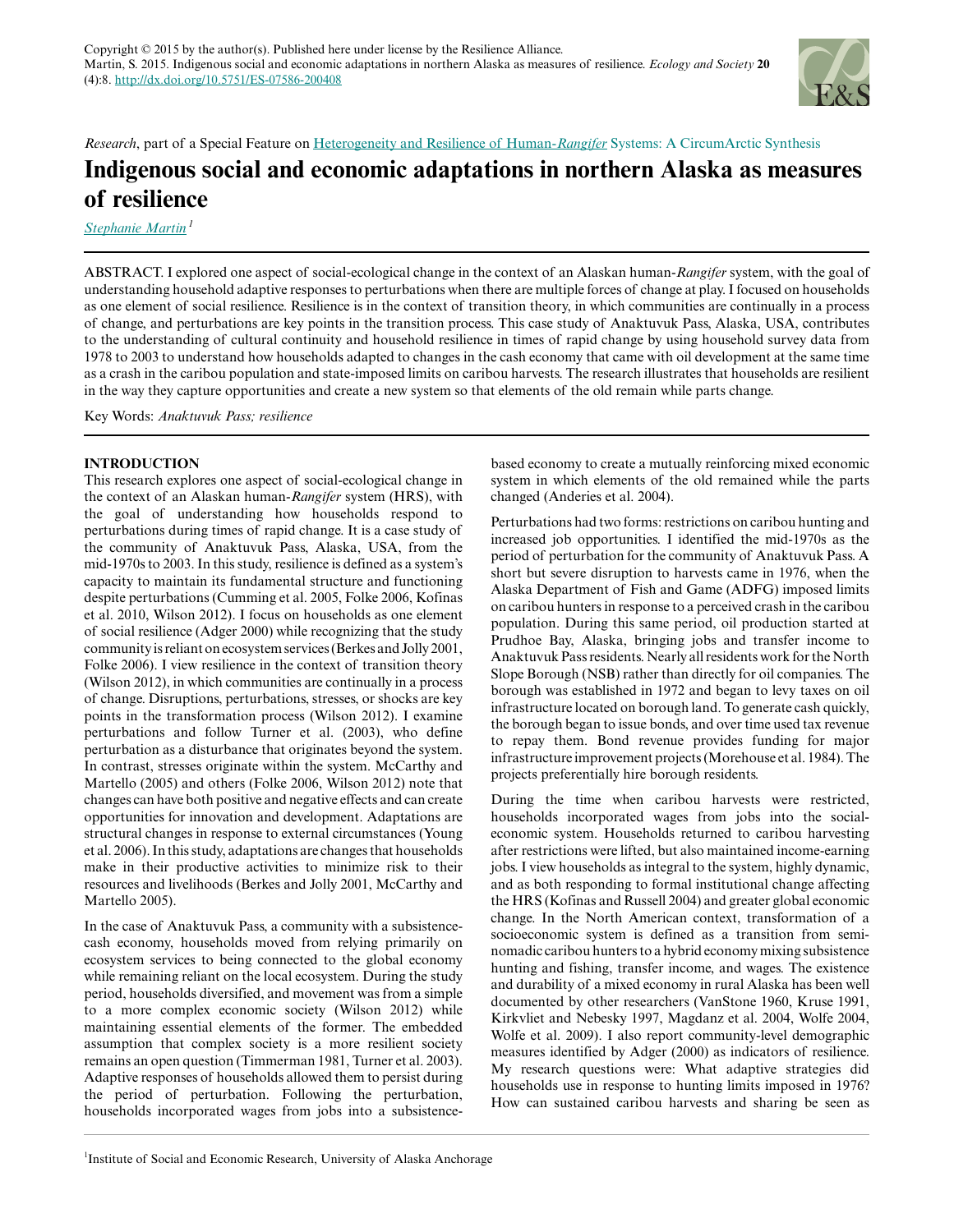household-level proxies for resilience? Are there indicators of community-level resilience corresponding to household changes? Have households in this HRS undergone a transition?

#### **METHODS**

# **Study area**

In this section, I describe the study area, its residents, and its fundamental structure, and identify essential elements that, if impaired, would threaten its continued existence (Timmerman 1981, Anderies et al. 2004, Cumming et al. 2005). For Anaktuvuk Pass, the essential elements are household caribou hunting, cultural continuity, and community-level demographic stability. Anaktuvuk Pass is located in the Brooks Range of Alaska's North Slope, USA, and is situated in a caribou migration corridor (Fig. 1). Caribou migrate in the spring and fall (Brower and Hepa 1998). The 2010 community population of 324 is predominantly Iñupiat (Inuit of Alaska). The community is accessible by air in summer and by air or snow machines in winter.

**Fig. 1.** Map of Alaska, USA, showing Anaktuvuk Pass.



Hall et al. (1985) provide a historical overview of community settlement, reporting that Iñupiat caribou hunters have been living and hunting caribou in the interior part of what is now the North Slope borough since the 1400s. Although caribou make up the largest share of subsistence harvests, local residents also harvest fish, birds, moose, sheep, plants, and berries. Since the Anaktuvuk Pass area was first inhabited in the 1800s, residents relied primarily on a single resource for subsistence needs, making the community potentially more vulnerable to disruptions compared to multi-resource communities on the coast (Adger 2000). In the early 1900s, the caribou population collapsed, and Iñupiat people either died of starvation or moved away (Hall et al. 1985). Moving away from the Anaktuvuk Pass area is evidence of mobility as a resilience characteristic. Mobility has been recognized as a key resilience strategy for households prior to permanent settlements (Berkes and Jolly 2001, McCarthy and Martello 2005).

By the 1920s, the caribou population began to recover, and 10 years later, people returned to hunt during winter. During the 1940s, several families returned, and by 1950, the population was 66 (U.S. Bureau of the Census, no date). At that time, store-bought foods were not available, and people traveled by dog team. In 1968, oil was discovered at Prudhoe Bay, and decades of rapid change followed. In 1970, 99 people lived in Anaktuvuk Pass, and all but two were Alaska Native (U.S. Census 1970, summary file 4 [U.S. Bureau of the Census 1996]). The population more than doubled to 203 by 1980 (U.S. Census 1980, summary file 3 [U.S. Bureau of the Census 2008]), and has increased steadily since then (U.S. Census 1990 and 2000, summary file 3 [U.S. Bureau of the Census 1993, U.S. Bureau of the Census 2002]). Today, approximately 9 out of 10 residents are Alaska Native (U.S. Bureau of the Census 2012).

With oil production and the creation of local and regional governments came job opportunities and wage earnings. Local and borough government jobs allowed for subsistence leave and scheduled work around community calendars. In 1980, 1990, and 2000, no one from Anaktuvuk Pass worked at Prudhoe Bay (measured by travel time to work using U.S. Census summary file 3 computer files), possibly because oil production takes place in an industrial enclave, with two weeks on and two weeks off, and with no accommodations for subsistence. No data are available for 2010 because the U.S. Census discontinued use of the long form, which included questions about income, education, occupation, travel time to work, migration, disabilities, and language.

At about the same time as economic development was gaining momentum, big changes were coming for caribou harvests. Statewide economic growth and institutional development led to tension between state government and traditional subsistence communities (Morgan 1976, Morehouse et al. 1984, Spaeder 2005, Spaeder and Feit 2005, Dayo and Kofinas 2010). Until the 1970s, there were no seasonal restrictions or bag limits for caribou. In 1976, the State of Alaska began to implement management plans for caribou by imposing per-hunter limits and seasonal closings; this was a shock to the people of Anaktuvuk Pass, who relied on caribou as their primary food source and food sharing as a cultural tradition. ADFG officials cited a catastrophic drop in the population of the Western Arctic Caribou herd as the reason for the limits (Fig. 2). According to ADFG, the herd numbered 242,000 in 1970 and declined to < 100,000 by 1976 (Morgan 1976). However, there was a common opinion by local native hunters that the population census was flawed and therefore inaccurate (Kruse et al. 1998).

**Fig. 2.** Population estimates for the Western Arctic Caribou herd. Source: Western Arctic Caribou Herd Working Group (2003), Woodford (2012).

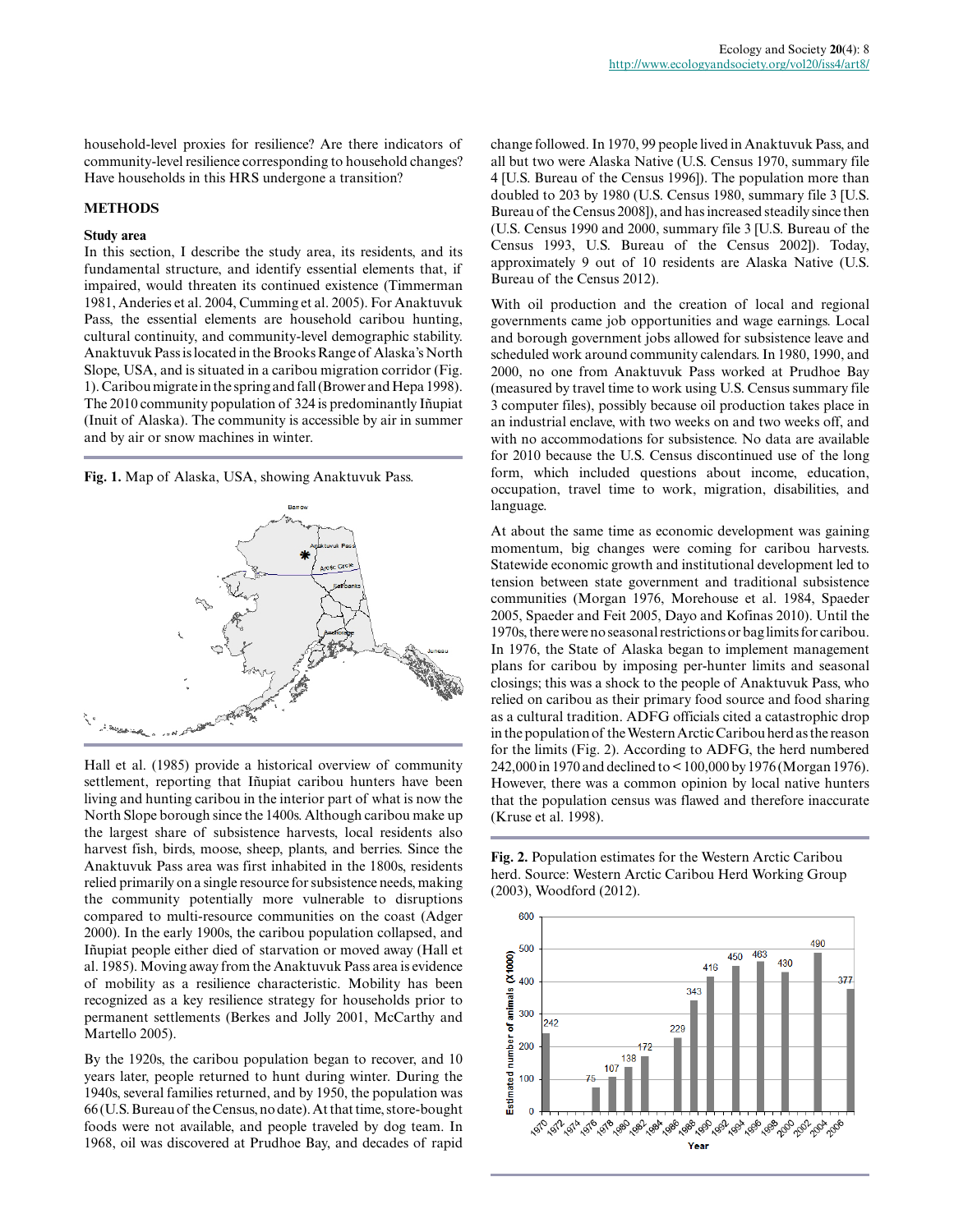Ecology and Society **20**(4): 8

Caribou is the key subsistence species for Anaktuvuk Pass households. The absence of animals disrupted subsistence practices. Subsistence involves cultural values and attitudes, mutual respect, sharing, resourcefulness, and an understanding (both conscious and mystical) of the intricate interrelationships that link humans, animals, and the environment (Alaska Natives Commission 1994). In Anaktuvuk Pass, as in other rural Alaska communities, harvest sharing is not only a cultural tradition, but is also a result of efficient production. ADFG subsistence harvest data show a consistent pattern of harvest sharing in Anaktuvuk Pass. Approximately one-half of households reported hunting, and nearly all hunters reported sharing their harvests (Community Harvest Subsistence Information System data files, ADFG 2013). This behavior is consistent with subsistence harvest patterns elsewhere in rural Alaska. In an analysis of subsistence harvest data across rural Alaska, Wolfe and Walker (1987) found that  $\sim$ 30% of households account for 70% of the harvest, with wild foods distributed to other households in the community, a pattern known as the 30:70 rule. Writing about Anaktuvuk Pass, Brower and Opie (1996) describe community feasts where successful hunters distribute their harvest to other people in the community. For Anaktuvuk Pass, a relatively small number of hunters traditionally produce most of the harvest. This practice magnified the hardship of government-imposed per-hunter bag limits.

# **Data sources**

Data sources for proxy measures of resilience come from four household censuses, two household sample surveys (a randomly selected subset of households), and ADFG subsistence harvest surveys. The ADFG surveys ask a series of questions about each species. In the case of caribou, the questions are: Did your household use caribou? ("Use" includes using meat for human and animal food, as well as hides, antlers, and other caribou parts for clothing, art, and other purposes). Did your household attempt to harvest caribou? Did your household harvest caribou? Did your household give away any caribou? Did your household receive any caribou? ADFG survey methodology is described in detail by Fall (1990).

Household survey data include only Alaska Native households, defined as having at least one adult who self-identifies as Alaska Native. The NSB conducted a sample survey in 1978 and censuses in 1988, 1993, 1998, and 2003. Sample survey data were also obtained from the 2003 Survey of Living Conditions in the Arctic (SLiCA; Kruse et al. 2008), which is a household survey of aboriginal people in the Arctic. The survey included aboriginal households in the United States (Alaska), Canada, Greenland, Norway, Sweden, Finland, and Russia (Chukotka and the Kola Peninsula); the Alaska and Russian portions of the survey were funded by the National Science Foundation ([http://www.](http://www.arcticlivingconditions.org/) [arcticlivingconditions.org/\)](http://www.arcticlivingconditions.org/). Martin (2010) discusses the survey in more detail.

The 1978 NSB survey is interesting because it covers the time when caribou hunting limits were in place and includes questions about how households adapted to the limits. However, it did not ask people if they hunted caribou in 1977 because of sensitivity and confusion about the regulation. Nearly all surveys included household demographics, employment, income, housing, hunting and fishing activities, and subsistence food consumption. SLiCA

and the NSB 2003 census took place in the same year. Where possible, I used data from the NSB census because it contains information on 92 households, whereas the SLiCA sample is 10 households.

# **RESULTS**

Caribou harvest level is a measure of household resilience. Survey data indicate that hunting restrictions disrupted harvests and food supply (Table 1). Of the households in the NSB 1978 survey,  $71\%$ reported that they hunted caribou prior to the imposed limits. Nearly all households (96%) reported that they had less food during the restrictions than in the prior period, and 96% reported that the caribou regulations were the reason why. Hall et al. (1985) wrote that in 1976, hunters chartered an airplane to find caribou. However, this strategy did not overcome the problem of bag limits and was very expensive. During the time of the ban, households adapted to imposed limits by eating more store-bought food, by eating less meat, or both, and households did not substitute other subsistence foods for caribou (Table 2). Hall et al. (1985) also noted that there are few good fishing locations nearby.

**Table 1.** Food consumption characteristics for Anaktuvuk Pass 1990–1994 and 2006. Source: Community Harvest Subsistence Information System data files (ADFG 2013) and 1978 North Slope survey (*unpublished data*).

| Food consumption characteristics             | Households $(\%)^{\dagger}$ |
|----------------------------------------------|-----------------------------|
| Household hunted caribou prior to            | 71.4                        |
| imposition of harvest limits                 |                             |
| Household reported less food in 1977 than in | 96.4                        |
| 1970                                         |                             |
| Household reported that change in food       | 96.4                        |
| amount was due to caribou harvest limits     |                             |
| Coping mechanisms                            |                             |
| Household hunted other species and fish      | 3.7                         |
| Household bought more meat                   | 44.4                        |
| Household ate less meat                      | 18.5                        |
| Household hunted other species and bought    | 14.8                        |
| more food                                    |                             |
| Household ate less and bought more food      | 3.7                         |
| Harvest limits had no effect on household    | 3.7                         |
| $N = 28$ households.                         |                             |

**Table 2.** Caribou harvests for Anaktuvuk Pass 1990–1994 and 2006. Source: Community Harvest Subsistence Information System data files (ADFG 2013).

| Year | Total number of<br>caribou harvested | Per capita number of<br>caribou harvested |
|------|--------------------------------------|-------------------------------------------|
| 1990 | 592                                  | 2.3                                       |
| 1991 | 545                                  | 2.0                                       |
| 1992 | 600                                  | 2.2                                       |
| 1993 | 574                                  | 1.9                                       |
| 1994 | 311                                  | 1.1                                       |
| 2006 | 596                                  | 2.0                                       |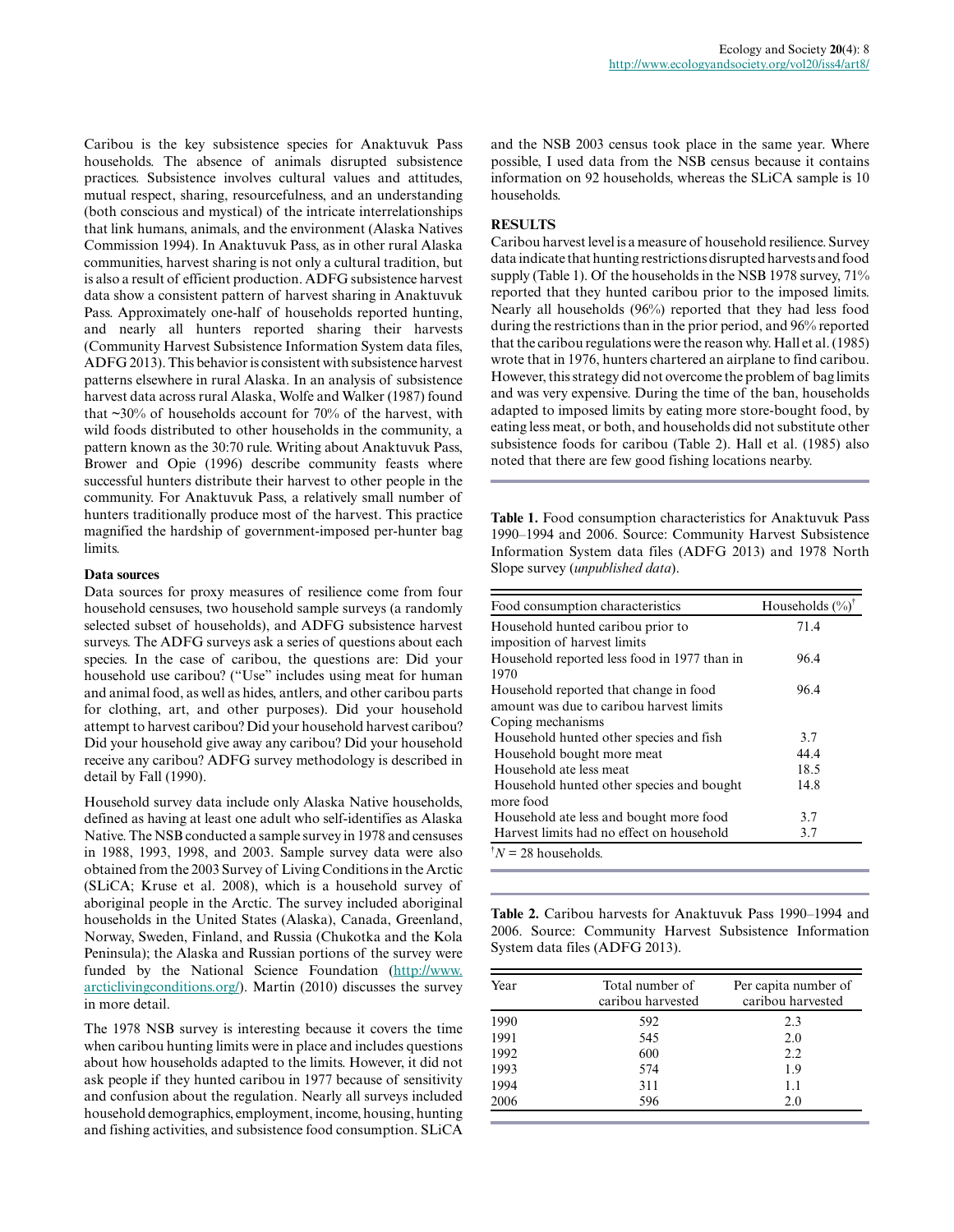Despite the disruption caused by the imposition of hunting limits in 1976, households returned to caribou hunting after the restrictions were lifted (Table 2). Except for 1994, the number of animals harvested has been fairly constant over the 16 years. In addition to counts of animals harvested, the 2006 survey also contained information about households. Nearly everyone in the community, i.e., 92% of households, reported using caribou.

Cultural continuity is another measure of household resilience. I used data on household participation in a broad range of subsistence activities over time, household consumption of subsistence foods, and harvest sharing as indicators of cultural continuity. Households reported that they maintained subsistence activities, consumption, and sharing over the 25-year period (e.g., fishing, hunting caribou, gathering berries, sewing skins, trapping, and hunting marine mammals; Fig. 3). A high percentage of respondents reporting that they participated in marine mammal harvests in 2003 is due to the small sample size; two households reported hunting for seals. Participation levels in non-caribou subsistence activities were similar in 1978 to subsequent years, indicating that in 1978, people did not shift from caribou harvests to other activities. In 1978, no one reported that they participated in whaling, walrus, or seal hunting. This is consistent with the lack of alternative subsistence resources nearby, the expense of equipment and travel, and lack of knowledge specific to some harvests (e.g., marine mammals). It is also consistent with the observation by Wolfe (2004) that culture determines which species will be harvested. For the 12 months prior to each survey,  $> 50\%$ of households reported that one-half or more of their subsistence food came from their own harvests (Table 3). This share has not decreased over time. In addition, since  $1978 \ge 71\%$  of households report that they gave subsistence food to other households, and > 80% of households reported that they received food over the previous 12 months (Table 3).

**Fig. 3.** Percentage of adults participating in subsistence activities. Bars indicate the range of the estimates. Source: North Slope Borough census 1978, 1988, and 1993 (*unpublished data*), Survey of living conditions in the Arctic 2003 (*unpublished data*).



**Table 3.** Household hunting, harvesting, and food sharing characteristics. Source: North Slope Borough 1978, 1988, 1993, and 2003 (*unpublished data*).

|                                                                              | Year        |      |      |               |
|------------------------------------------------------------------------------|-------------|------|------|---------------|
| Characteristic                                                               | 1978        | 1988 | 1993 | 2003          |
| Household hunted $(\%)$                                                      | $57 \pm 18$ | 50   | 57   | $67 \pm 29$ † |
| Household gave food to other<br>households $(\% )$                           | $53 \pm 18$ | 71   | 76   | 82            |
| Household received food $(\% )$                                              | $61 \pm 18$ | 80   | 87   | 83            |
| One-half or more of meat and<br>fish from own harvest $(\% )$                | $57 \pm 18$ | 50   | 57   | $67 \pm 29$ † |
| Number of households surveyed                                                | 28          | 72   | 69   | 78            |
| †Source: Survey of living conditions in the Arctic 2003 ( <i>unpublished</i> |             |      |      |               |

 $data$ ,  $N = 10$ .

# **Material well-being**

In 1970, 10 people (approximately 13% of the population aged 16–69) worked at wage jobs during the previous 12 months, and per capita income was < \$100 USD (U.S. Census 1970, summary file 4 computer file [U.S. Bureau of the Census 1996]). By 1980, 45 people had wage jobs, and per capita income had risen to approximately \$11,000 USD (U.S. Census 1980, summary file 3 computer file [U.S. Bureau of the Census 2008]). Compared to 1970, employment increased sharply during the 1970s and remains at high levels, with nearly 9 out of 10 working-age people holding jobs during the previous 12 months (Table 4). Combining caribou harvest information (Table 2) and employment data (Table 4) from 1978 suggests that during the caribou shortage, people went to work and used wage earnings to buy more food. In the years following 1978, people continued to work after the hunting restrictions were lifted (Table 4).

**Table 4.** Percentage of 16–69-year-old residents of Anaktuvuk Pass with full- or part-time jobs, 1978–2003. Source: North Slope Borough census 1978, 1988, 1993, and 2003 (*unpublished data*).

| Year | Employment $(\% )$ | N   |
|------|--------------------|-----|
| 1978 | $68 \pm 17$        | 28  |
| 1988 | 88                 | 125 |
| 1993 | 85                 | 109 |
| 1998 | 87                 | 108 |
| 2003 | 78                 | 162 |

### **Mixed economy**

Household participation in wage earning and subsistence activities is a household adaptive strategy. Once the hunting restrictions were lifted, households returned to caribou hunting but retained jobs, marking the emergence of a hybrid mixed subsistence-cash economy, which extended beyond earnings from trapping to includes wage and salary earnings. The move to a mixed economy was not so much the result of hunting restrictions as it was of a significant increase in job opportunities. Increasingly, subsistence hunters need cash to help support their traditional way of life (Kruse 1991, Kirkvliet and Nebesky 1997,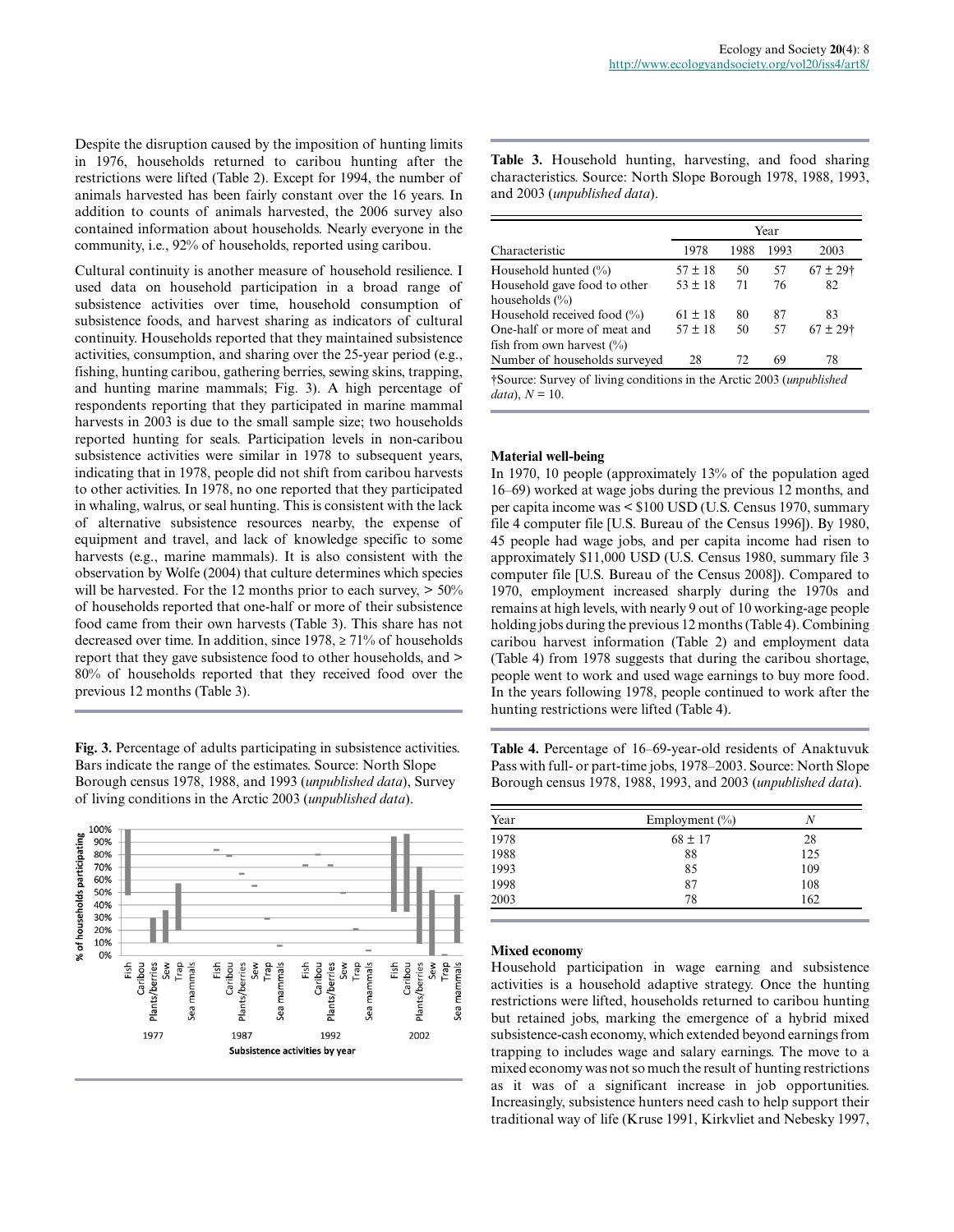Berman 2009). Cash also supports modern conveniences that have become part of Iñupiat life. Rifles have replaced bows and arrows, snow machines have replaced dog teams, and freezers improve food storage. Jobs provide money for equipment, fuel, and ammunition. Technological advances have also made hunting and fishing more efficient, allowing people to live in villages near jobs and schools, and hunt and fish on the weekends or in their spare time (Berman and Kofinas 2004). Taken together, increased employment, improved but more expensive equipment, and continued subsistence indicate that households are using some of their wage earnings for subsistence activities. By 1978, ~57% of households participated in the wage economy and subsistence hunting and fishing, similar to later years (Fig. 4).

**Fig. 4.** Household mix of jobs and subsistence activities for Anaktuvuk Pass. Source: North Slope Borough census 1978, 1988, and 1993 (*unpublished data*), Survey of living conditions in the Arctic 2003 (*unpublished data*).



As oil and tax revenues began to flow to the state of Alaska, the NSB, and the Arctic Slope Regional Corporation (ASRC), households began receiving dividend payments, adding to the mix of cash and subsistence. Beginning in 1972, ASRC began paying shareholder dividends. In 2009, ASRC paid out approximately \$5700 (USD) per person to 9600 shareholders (State of Alaska 2011). In 1982, households in Anaktuvuk Pass began receiving additional income when the Permanent Fund Dividend program began to make annual payments to every Alaskan from oil revenue earnings (Alaska Permanent Fund Corporation 2013, *unpublished report*).

### **Population stability**

Following Adger (2000), I used stable age structure and slow but continued population growth as indicators of community level resilience. Anaktuvuk Pass is more than five-times as large as it was in 1950, and 9 out of 10 people are Alaska Native. Even during the mid-1970s, the population increased despite the drop in caribou availability. This is in sharp contrast to the turn of the century, when people left the area after the caribou population crashed. Unlike some communities in which nearly all the young Alaska Native women have left (Martin 2009), there are nearly equal numbers of young adult men and women in Anaktuvuk

Pass (Fig. 5). Relatively large numbers of 10–19-year-olds indicate that, if conditions remain the same (including the cost of living), the population could be stable in future years, and there are enough young adults to maintain caribou harvest traditions.





# **DISCUSSION**

I presented modest empirical evidence to support a simple idea: changing adaptive strategies helps households rebound from perturbations. Adaptive strategies that promote the ability to rebound involve incorporating new opportunities while maintaining key cultural and social functions. In this case, households adapted to a perturbation, i.e., hunting restrictions, by taking advantage of job opportunities and substituting storebought for harvested foods. Following the perturbation, households incorporated earnings from jobs into the subsistence economy and returned to caribou harvesting and associated sharing traditions, and at the same time, they created a highly integrated mixed cash-subsistence economy. During the time span of this study (1978–2010), while households were adapting to change and incorporating new opportunities, the population of Anaktuvuk Pass continued to grow, and the age-sex structure of the community remained stable. The response to the disruption in 1970 was different from the outmigration and starvation of the early 1900s, possibly because of the availability of wage earnings to maintain food supply. The mixed economy connects households of Anaktuvuk Pass to the global economy while continued caribou hunting and harvest sharing maintains their connection to the HRS. This research shows how households adapted to disturbances from the combination of worldwide economic, ecological, and state-initiated institutional changes. The households of Anaktuvuk Pass have demonstrated resilience in the sense that they incorporated new resources to maintain *Rangifer* harvest while increasing material well-being. Households have taken advantage of the opportunities that came from rapid change to manage vulnerability and risk.

According to Cumming et al. (2005), one of the aims of applying resilience theory to empirical case studies is to identify strategies for continued resilience. The lessons from Anaktuvuk Pass in the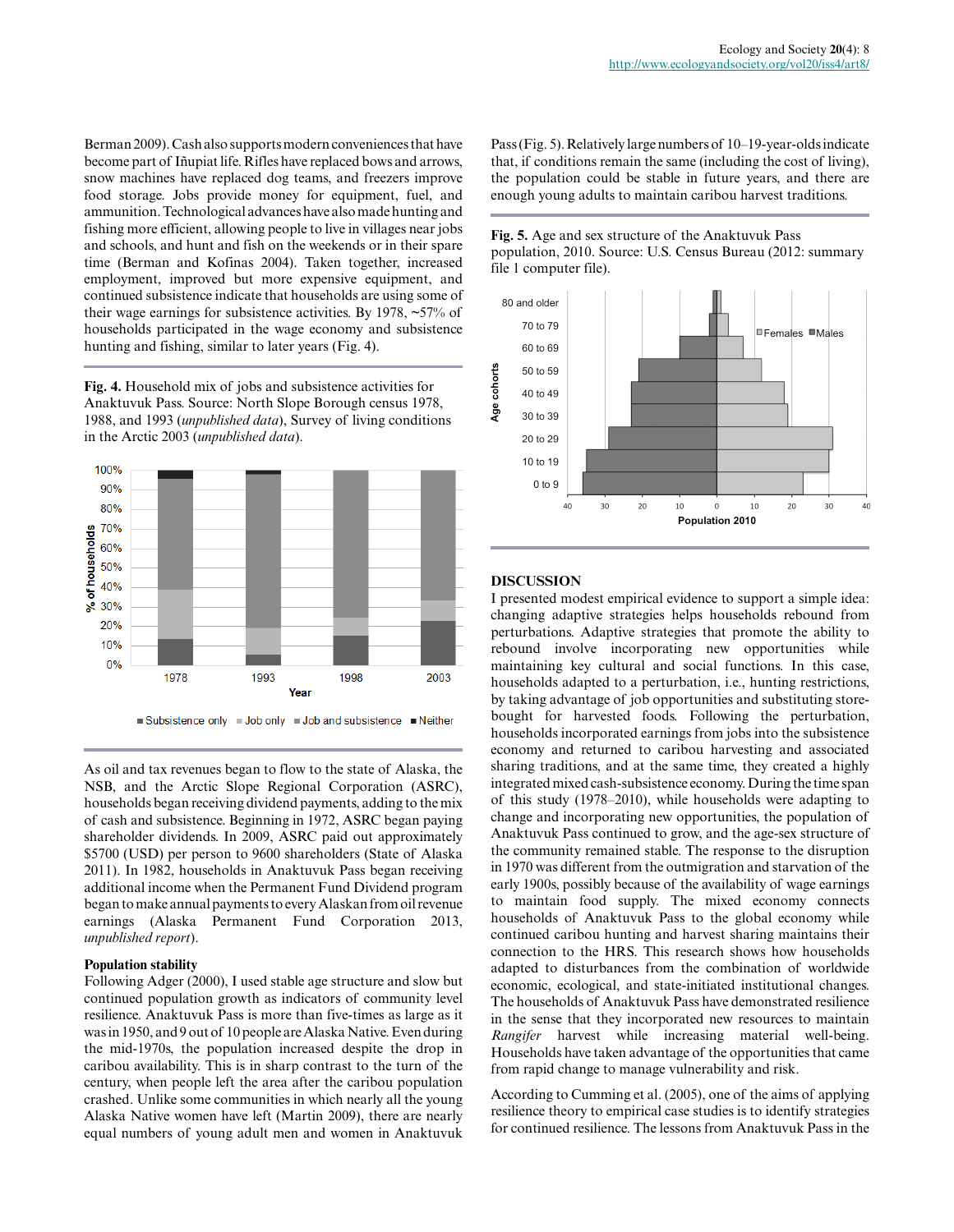1970s may be, as Holling (1973) writes, to maintain flexibility above all else. The work of Ostrom (1990) and others (Anderies et al. 2004) indicates that the best way to maintain flexibility is to allow for those who have the highest stakes in the system to have the strongest voices in regulation. Continued pressure on the HRS in Anaktuvuk Pass comes from climate change related events and changes in the global economy (Kofinas and Russell 2004). Increased fire frequency and intensity could damage lichendominated habitats on which caribou rely (Joly et al. 2011). Rising fuel prices are driving up transportation costs as well as rapid increases in the cost of living (Fried and Robinson 2008). High fuel prices and other costs have put pressure on households by making hunting more expensive while forcing them to rely more on subsistence foods (Brinkman et al. 2014). How these factors will affect households in the HRS are subjects for future research.

*Responses to this article can be read online at:* [http://www.ecologyandsociety.org/issues/responses.](http://www.ecologyandsociety.org/issues/responses.php/7586) [php/7586](http://www.ecologyandsociety.org/issues/responses.php/7586)

### **Acknowledgments:**

*I extend a special thank you to the anonymous reviewers of this manuscript.*

#### **LITERATURE CITED**

Adger, W. N. 2000. Social and ecological resilience: are they related? *Progress in Human Geography* 24(3):347-364. [http://dx.](http://dx.doi.org/10.1191/030913200701540465) [doi.org/10.1191/030913200701540465](http://dx.doi.org/10.1191/030913200701540465)

Alaska Department of Fish and Game (ADFG). 2013. Community subsistence harvest information system. Alaska Department of Fish and Game, Juneau, Alaska, USA. [online] URL:<http://www.adfg.alaska.gov/sb/CSIS/>.

Alaska Natives Commission. 1994. *Alaska Native Commission, final report, volume I.* Alaska Federation of Natives, Anchorage, Alaska, USA. [online] URL: [http://www.alaskool.org/resources/](http://www.alaskool.org/resources/anc/anc_toc.htm) [anc/anc\\_toc.htm.](http://www.alaskool.org/resources/anc/anc_toc.htm)

Anderies, J. M., M. A. Janssen, and E. Ostrom. 2004. A framework to analyze the robustness of social-ecological systems from an institutional perspective. *Ecology and Society* 9(1):18. [online] URL: [http://www.ecologyandsociety.org/vol9/iss1/art18.](http://www.ecologyandsociety.org/vol9/iss1/art18)

Berkes, F., and D. Jolly. 2001. Adapting to climate change: socialecological resilience in a Canadian western Arctic community. *Conservation Ecology* 5(2): 18. [online] URL: [http://www.](http://www.consecol.org/vol5/iss2/art18) [consecol.org/vol5/iss2/art18](http://www.consecol.org/vol5/iss2/art18).

Berman, M. 2009. Moving or staying for the best part of life: theory and evidence for the role of subsistence in migration and well-being of Arctic Inupiat residents. *Polar Geography* 32 (1-2):3-16. <http://dx.doi.org/10.1080/10889370903000356>

Berman, M., and G. Kofinas. 2004. Hunting for models: grounded and rational choice approaches to analyzing climate effects on subsistence hunting in an Arctic community. *Ecological Economics* 49(1):31-46. <http://dx.doi.org/10.1016/j.ecolecon.2003.12.005>

Brinkman, T., K. B. Maracle, J. Kelly, M. Vandyke, A. Firmin, and A. Springsteen. 2014. Impact of fuel costs on high-latitude subsistence activities. *Ecology and Society* 19(4):18. [http://dx.doi.](http://dx.doi.org/10.5751/ES-06861-190418) [org/10.5751/ES-06861-190418](http://dx.doi.org/10.5751/ES-06861-190418) 

Brower, H. Jr., and T. Hepa. 1998. Subsistence hunting activities and the Inupiat Eskimo. *Cultural Survival Quarterly* 22(3) (Fall 1998). [online] URL: [http://www.culturalsurvival.org/publications/](http://www.culturalsurvival.org/publications/cultural-survival-quarterly/united-states/subsistence-hunting-activities-and-inupiat-es) [cultural-survival-quarterly/united-states/subsistence-hunting-activities](http://www.culturalsurvival.org/publications/cultural-survival-quarterly/united-states/subsistence-hunting-activities-and-inupiat-es)[and-inupiat-es.](http://www.culturalsurvival.org/publications/cultural-survival-quarterly/united-states/subsistence-hunting-activities-and-inupiat-es)

Brower, H. K. Jr., and R. T. Opie. 1996. *North Slope Borough Subsistence Harvest Documentation Project: data for Anaktuvuk Pass, Alaska for the period July 1, 1994 to June 30, 1995.* North Slope Borough Department of Wildlife Management, Barrow, Alaska, USA. [online] URL: [http://www.north-slope.org/assets/](http://www.north-slope.org/assets/images/uploads/Subsistence%20Harvest%20Doc%20Report_AKP_94-95.pdf) [images/uploads/Subsistence%20Harvest%20Doc%20Report\\_AKP\\_94-95.](http://www.north-slope.org/assets/images/uploads/Subsistence%20Harvest%20Doc%20Report_AKP_94-95.pdf) [pdf.](http://www.north-slope.org/assets/images/uploads/Subsistence%20Harvest%20Doc%20Report_AKP_94-95.pdf)

Cumming, G. S., G. Barnes, S. Perz, M. Schmink, K. E. Sieving, J. Southworth, M. Binford, R. D. Holt, C. Stickler, and T. Van Holt. 2005. An exploratory framework for the empirical measurement of resilience. *Ecosystems* 8(8):975-987. [http://dx.](http://dx.doi.org/10.1007/s10021-005-0129-z) [doi.org/10.1007/s10021-005-0129-z](http://dx.doi.org/10.1007/s10021-005-0129-z)

Dayo, D., and G. Kofinas. 2010. Institutional innovation in less than ideal conditions: management of commons by an Alaska Native village corporation. *International Journal of the Commons* 4(1):142-159. [online] URL: [http://www.thecommonsjournal.](http://www.thecommonsjournal.org/index.php/ijc/article/view/146/101) [org/index.php/ijc/article/view/146/101.](http://www.thecommonsjournal.org/index.php/ijc/article/view/146/101)

Fall, J. A. 1990. The Division of Subsistence of the Alaska Department of Fish and Game: an overview of its research program and findings: 1980–1990. *Arctic Anthropology* 27 (2):68-92. [online] URL: [http://www.jstor.org/stable/40316227.](http://www.jstor.org/stable/40316227)

Folke, C. 2006. Resilience: the emergence of a perspective for social-ecological systems analysis. *Global Environmental Change* 16(3):253-267.<http://dx.doi.org/10.1016/j.gloenvcha.2006.04.002>

Fried, N., and D. Robinson. 2008. The cost of living in Alaska. *Alaska Economic Trends* 28(7):4-15. [online] URL: [http://labor.](http://labor.state.ak.us/trends/trends2008.htm) [state.ak.us/trends/trends2008.htm](http://labor.state.ak.us/trends/trends2008.htm).

Hall, E., S. C. Gerlach, and M. Blackman. 1985. *In the national interest: a geographically based study of Anaktuvuk Pass Iñupiat subsistence through time.* Volumes 1 and 2. North Slope Borough, Barrow, Alaska, USA.

Holling, C. S. 1973. Resilience and stability of ecological systems. *Annual Review of Ecology and Systematics* 4:1-23. [http://dx.doi.](http://dx.doi.org/10.1146/annurev.es.04.110173.000245) [org/10.1146/annurev.es.04.110173.000245](http://dx.doi.org/10.1146/annurev.es.04.110173.000245) 

Joly, K., D. R. Klein, D. L. Verbyla, T. S. Rupp, and F. S. Chapin III. 2011. Linkages between large-scale climate patterns and the dynamics of Arctic caribou populations. *Ecography* 34 (2):345-352.<http://dx.doi.org/10.1111/j.1600-0587.2010.06377.x>

Kirkvliet, J., and W. Nebesky. 1997. Whaling and wages on Alaska's North Slope: a time allocation approach to natural resource use. *Economic Development and Cultural Change* 45 (3):651-665. <http://dx.doi.org/10.1086/452295>

Kofinas, G., and D. Russell. 2004. North America. Pages 21-52 *in* B. Ulvevadet and K. Klokov, editors. *Family-based reindeer*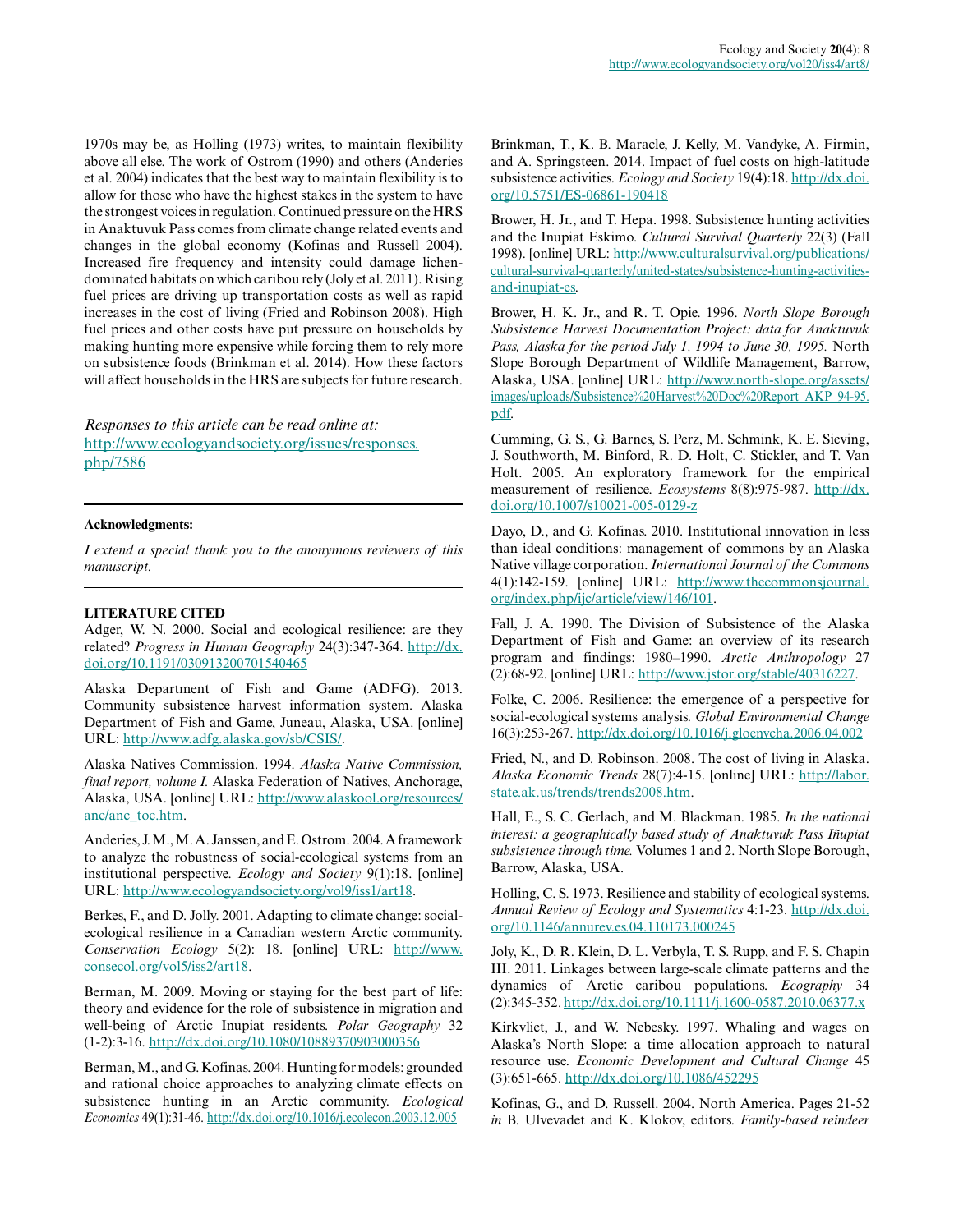*herding and hunting economies, and the status and management of wild reindeer/caribou populations.* Centre for Saami Studies, University of Tromsø, Tromsø, Norway.

Kofinas, G. P., F. S. Chapin III, S. BurnSilver, J. I. Schmidt, N. L. Fresco, K. Kielland, S. Martin, A. Springsteen, and T. S. Rupp. 2010. Resilience of Athabascan subsistence systems to interior Alaska's changing climate. *Canadian Journal of Forestry* 40 (7):1347-1359. <http://dx.doi.org/10.1139/X10-108>

Kruse, J. 1991. Alaska Iñupiat subsistence and wage employment patterns: understanding individual choice. *Human Organization* 50(4):317-326. <http://dx.doi.org/10.17730/humo.50.4.c288gt2641286g71>

Kruse, J., D. Klein, S. Braund, L. Moorehead, and B. Simeone. 1998. Co-management of natural resources: a comparison of two caribou management systems. *Human Organization* 57 (4):447-458. <http://dx.doi.org/10.17730/humo.57.4.q5825utw35841p11>

Kruse, J., B. Poppel, L. Abryutina, G. Duhaime, S. Martin, M. Poppel, M. Kruse, E. Ward, P. Cochran, and V. Hanna. 2008. Survey of living conditions in the Arctic (SliCA). Pages 107-134 *in* V. Møller, D. Huschka, and A. C. Michalos, editors. *Barometers of quality of life around the globe: How are we doing?* Springer, New York, New York, USA. [http://dx.doi.org/10.1007/978-1-40](http://dx.doi.org/10.1007/978-1-4020-8686-1_5) [20-8686-1\\_5](http://dx.doi.org/10.1007/978-1-4020-8686-1_5)

Magdanz, J. S., R. J. Walker, and R. R. Paciorek. 2004. *The subsistence harvests of wild foods by residents of Shungnak, Alaska, 2002.* Technical paper 279. Alaska Department of Fish and Game, Juneau, Alaska, USA. [online] URL: [http://www.](http://www.subsistence.adfg.state.ak.us/download/Technical%20Papers/tp279.pdf) [subsistence.adfg.state.ak.us/download/Technical%20Papers/tp279.](http://www.subsistence.adfg.state.ak.us/download/Technical%20Papers/tp279.pdf) [pdf.](http://www.subsistence.adfg.state.ak.us/download/Technical%20Papers/tp279.pdf)

Martin, S. 2009. The effects of female out-migration on Alaska villages. *Polar Geography* 32(1-2):61-67. [http://dx.doi.](http://dx.doi.org/10.1080/10889370903000455) [org/10.1080/10889370903000455](http://dx.doi.org/10.1080/10889370903000455) 

Martin, S. 2010. Who moves and why: stylized facts about Iñupiat migration in Alaska. Pages 147-161 *in* L. Huskey and C. Southcott, editors. *Migration in the circumpolar North: new concepts and patterns.* Northern Studies Press, Thunder Bay, Canada.

McCarthy, J. J., and M. L. Martello. 2005. Climate change in the context of multiple stressors and resilience. Pages 945-988 *in Arctic climate impact assessment scientific report.* Cambridge University Press, New York, New York, USA. [online] URL: [http://www.acia.uaf.edu/pages/scientific.html.](http://www.acia.uaf.edu/pages/scientific.html)

Morehouse, T. A., G. A. McBeath, and L. Leask. 1984. *Alaska's urban and rural governments.* University Press of America, Lanham, Maryland, USA.

Morgan, L. 1976. Caribou kills: an Eskimo report. *Alaska* 42 (5):8,77-78.

Ostrom, E. 1990. *Governing the commons: the evolution of institutions for collective action.* Cambridge University Press, Cambridge, UK.<http://dx.doi.org/10.1017/cbo9780511807763>

Spaeder, J. J. 2005. Co-management in a landscape of resistance: the political ecology of wildlife management in western Alaska. *Anthropologica* 47(2):165-178. [online] URL: [http://www.jstor.](http://www.jstor.org/stable/25606234) [org/stable/25606234.](http://www.jstor.org/stable/25606234)

Spaeder, J. J., and H. A. Feit. 2005. Co-management and indigenous communities: barriers and bridges to decentralized resource management—introduction. *Anthropologica* 47(2):147-154. <http://dx.doi.org/10.2307/25606232>

State of Alaska. 2011. *2009 Alaska economic performance report.* Division of Economic Development, Department of Commerce, Community, and Economic Development, Anchorage, Alaska, USA. [online] URL: [http://commerce.state.ak.us/](http://commerce.state.ak.us/pub/2009_Performance_Report_web.pdf) [pub/2009\\_Performance\\_Report\\_web.pdf.](http://commerce.state.ak.us/pub/2009_Performance_Report_web.pdf)

Timmerman, P. 1981. *Vulnerability, resilience and collapse of society: a review of models and possible climatic applications.* Environmental monograph 1. Institute for Environmental Studies, University of Toronto, Toronto, Canada.

Turner, B. L. II, R. E. Kasperson, P. A. Matson, J. L. McCarthy, R. W. Corell, L. Christensen, N. Eckley, J. X. Kasperson, A. Luers, M. L. Martello, C. Polsky, A. Pulsipher, and A. Schiller. 2003. A framework for vulnerability analysis in sustainability science. *Proceedings of the National Academy of Sciences* 100 (14):8074-8079.<http://dx.doi.org/10.1073/pnas.1231335100>

U.S. Bureau of the Census. No date. *Number of inhabitants: Alaska.* U.S. Department of Commerce, Washington, D.C., USA. [online] URL: [http://www2.census.gov/prod2/decennial/](http://www2.census.gov/prod2/decennial/documents/41601749v2p51-54ch2.pdf) [documents/41601749v2p51-54ch2.pdf.](http://www2.census.gov/prod2/decennial/documents/41601749v2p51-54ch2.pdf)

U.S. Bureau of the Census. 1993. *Census of population and housing, 1990: summary tape file 3D.* ICPSR06012-v1. Interuniversity Consortium for Political and Social Research, Ann Arbor, Michigan, USA.<http://doi.org/10.3886/ICPSR06012.v1>

U.S. Bureau of the Census. 1996. *Census of population and housing, 1970: summary statistic file 4b: population.* U.S. Department of Commerce, Washington, D.C., USA. Interuniversity Consortium for Political and Social Research, Ann Arbor, Michigan, USA.<http://doi.org/10.3886/ICPSR08127.v1>

U.S. Bureau of the Census. 2008. *Census of population and housing, 1980: summary tape file 3D.* ICPSR08157-v1. Interuniversity Consortium for Political and Social Research, Ann Arbor, Michigan, USA.<http://doi.org/10.3886/ICPSR08157.v1>

U.S. Bureau of the Census. 2002. *Census of population and housing, 2000: summary file 2, Alaska.* ICPSR13234-v2. Interuniversity Consortium for Political and Social Research, Ann Arbor, Michigan, USA.<http://doi.org/10.3886/ICPSR13234>

U.S. Bureau of the Census. 2012. *Profile of general population and housing characteristics: 2010 demographic profile data.* U.S. Department of Commerce, Washington, D.C., USA. [online] URL: [http://factfinder.census.gov.](http://factfinder.census.gov)

VanStone, J. W. 1960. A successful combination of subsistence and wage economies on the village level. *Economic Development and Cultural Change* 8(2):174-191. <http://dx.doi.org/10.1086/449835>

Western Arctic Caribou Herd Working Group. 2003. *Western Arctic caribou herd cooperative management plan.* Western Arctic Caribou Herd Working Group, Nome, Alaska, USA.

Wilson, G. A. 2012. *Community resilience in environmental transitions.* Routledge, Abingdon, UK.